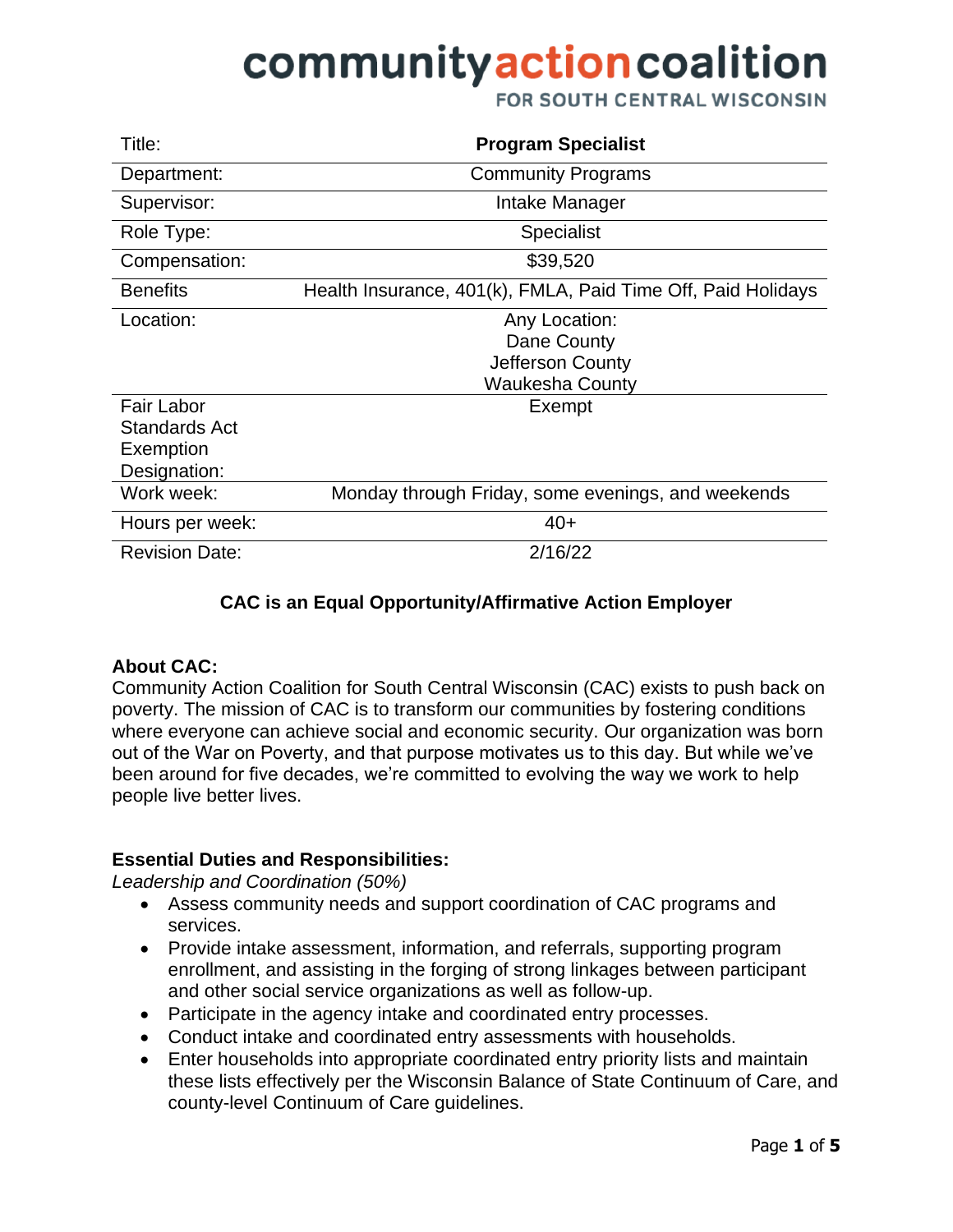### FOR SOUTH CENTRAL WISCONSIN

- Leverage, link, and access community resources for household members with instruction on how they can access services on their own.
- Maintain working knowledge of CAC programs and services reporting requirements.
- Assure CAC's response to clients is timely, dignified, and helpful.

### *Program Compliance and Quality Improvement (10%)*

- Work with a team to realize and exceed program goals.
- Assure the collection, compilation, maintenance and distribution of accurate data and information on participants.
- Maintain accurate records, logs, files, and statistics. Document contacts with participants, weekly achievement plans, goals set, goals met and the need for new or on-going services.
- Maintain up-to-date information regarding welfare reform, public assistance programs, health insurance availability, employment and training programs, employment opportunities, childcare, independent living skills, parenting resources, transportation or programs, housing assistance programs, listing of affordable housing units, and trends and issues impacting people affected by poverty, homeless persons, or families in crisis.

### *Professionalism and Outreach (15%)*

- Serve as a touchpoint for community members.
- Treat community members and participants with respect and dignity.
- Implement an equitable client intake process.
- Attend agency meetings and training sessions.
- Perform other related duties as requested by supervisor.

### *Administration and Project Management (25%)*

- Maintain and organize participant records, communications, and other critical work-related materials.
- Support the implementation of agencies strategic efforts.
- Other duties as assigned.

### **CAC Core Values:**

- *Equity:* Demonstrates a commitment to fairness and can tailor interactions and services to the unique needs of a person.
- *Respect:* Demonstrates a caring for others and the places around us by following through on promises and commitments. *Dignity:* Treats other people (peers, clients, community members) as human they are worthy of their time, energy, and service.
- *Transformation:* Ability to understand and navigate the change process to enhance services and rebuild just community systems.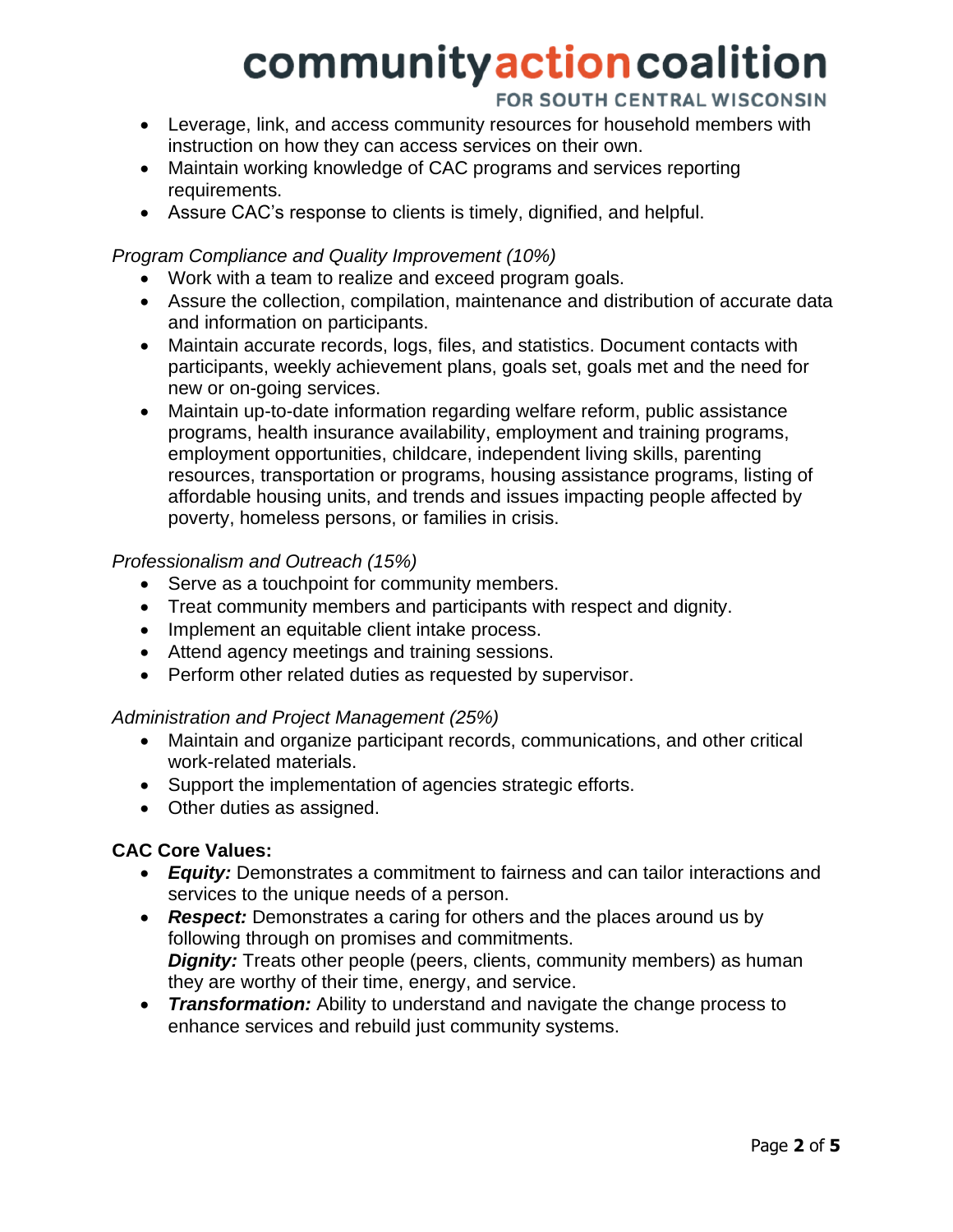FOR SOUTH CENTRAL WISCONSIN

### **CAC Essential Skills:**

- *Professionalism:* Conduct, behavior and attitude in the work environment reflects positively on CAC.
- *Communication:* Produces strong written documents, edits documents effectively, engages in effective verbal communication, and conducts effective group presentations.
- *Teamwork & Interpersonal skills:* Promotes a positive and fruitful work culture by working with and through others to support others to achieve goals.
- *Quality of work product:* Produces thoughtful error free work.
- *Attendance and punctuality:* Arrive and departs according to work schedule, achieves timely results, communicates planned or unplanned absences, and follows through on commitments.
- *Problem solving:* Identifies issues, effectively structures problems, analyzes data to produce insights, and generates wise, actionable recommendations. *External relations/customer service:* Serves as an effective ambassador, builds connections, and maintains relationships with residents, community members, and clients.

**The above statements reflect the general details necessary to describe the major functions of this position and are not intended to be a detailed description of all the work/functions that may be required.**

### **Qualifications:**

To perform this job successfully, an individual must be able to perform each essential duty satisfactorily. The requirements listed below are representative of the knowledge, skill, and/or ability required. Reasonable accommodations may be made to enable individuals with disabilities to perform the essential functions.

### **Education and Experience:**

- Experience with data entry to ensure accurate reports, records and documentation.
- Commitment to full participation of people experiencing poverty.
- Knowledge of the problems caused by poverty, the socio/economic problems and needs specific to individuals and families affected by poverty, the resources generally available to address these needs and respect for the strengths and capacities of individuals and families to improve their lives.
- Effective written and oral communication skills, both on an individual and a group basis.
- Demonstrated dependability, punctuality, self-motivation, initiative and an ability to work with a minimum of supervision and as a team; detail-oriented, and ability to manage multiple priorities and prioritize tasks.
- Ability and willingness to maintain a high degree of confidentiality regarding participant and program information and discretion in working relationships.
- Ability to work effectively with people of diverse racial, cultural, social, educational and economic backgrounds, including high risk populations.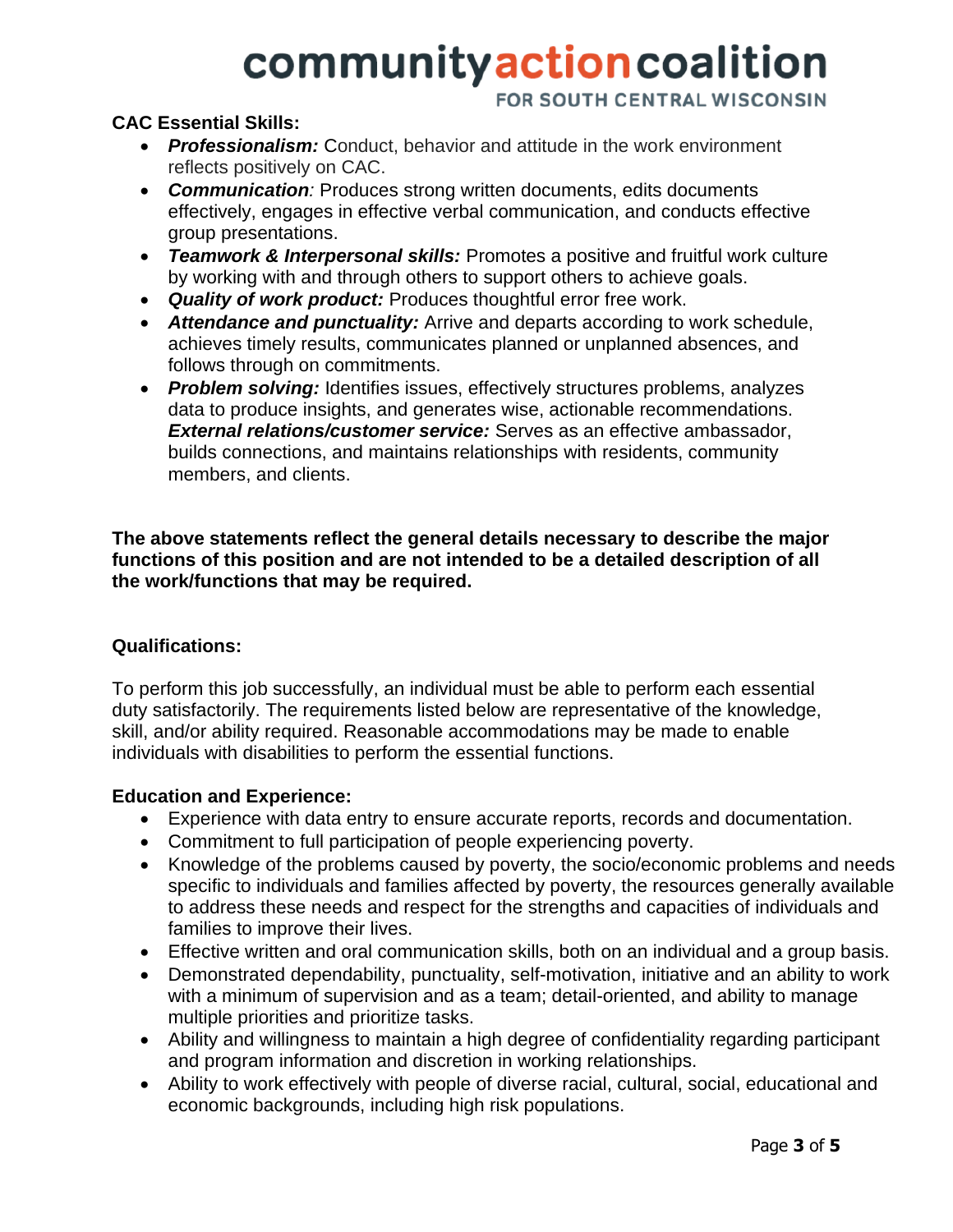### FOR SOUTH CENTRAL WISCONSIN

- Ability to convey a professional image in the community.
- Training or experience working with social service resources available in the counties CAC serves.
- High School Diploma, or equivalent.
- Ability to communicate in Spanish, a Southeast Asian language or American Sign Language or other form of communication.

#### **Technical Abilities:**

- Competency using technology, including demonstrated skills in:
	- o Word and Excel.
		- o Wisconsin Service Point or HMIS (state database program).
		- o Sales Force (internal database).
		- o Neighborly
		- o Rental markets in the service area, rental procedures, and tenants' rights.
		- o Food Security programs
		- o Access to a reliable, insured motor vehicle.
		- o Wisconsin driver's license.
		- o Working telephone.

#### **Other skills and abilities:**

• Demonstrate an understanding and commitment to Community Action principles and cultural competency.

**Physical Demands:** The physical demands described here are representative of those that must be met by an employee to successfully perform the essential functions of this job. Reasonable accommodations may be made to enable individuals with disabilities to perform the essential functions.

- Hearing and speaking to exchange information.
- Specific vision requirements of the job include close and distance vision.
- Sitting or standing for extended periods of time
- Dexterity of hands and fingers to operate a computer keyboard and other office equipment
- Kneeling, bending at the waist, and reaching overhead, above the shoulders and horizontally, to retrieve and store files and supplies, lifting and carrying of objects up to 25 pounds.

**Work Environment:** The work environment characteristics described here are representative of those an employee encounters while performing the essential functions of this job. Reasonable accommodations may be made to enable individuals with disabilities to perform the essential functions.

Noise level in the work environment is usually moderate. The job description does not constitute an employment contract between Community Action Coalition and the employee and is subject to change by the agency as the needs of the department and the requirements of the job change.